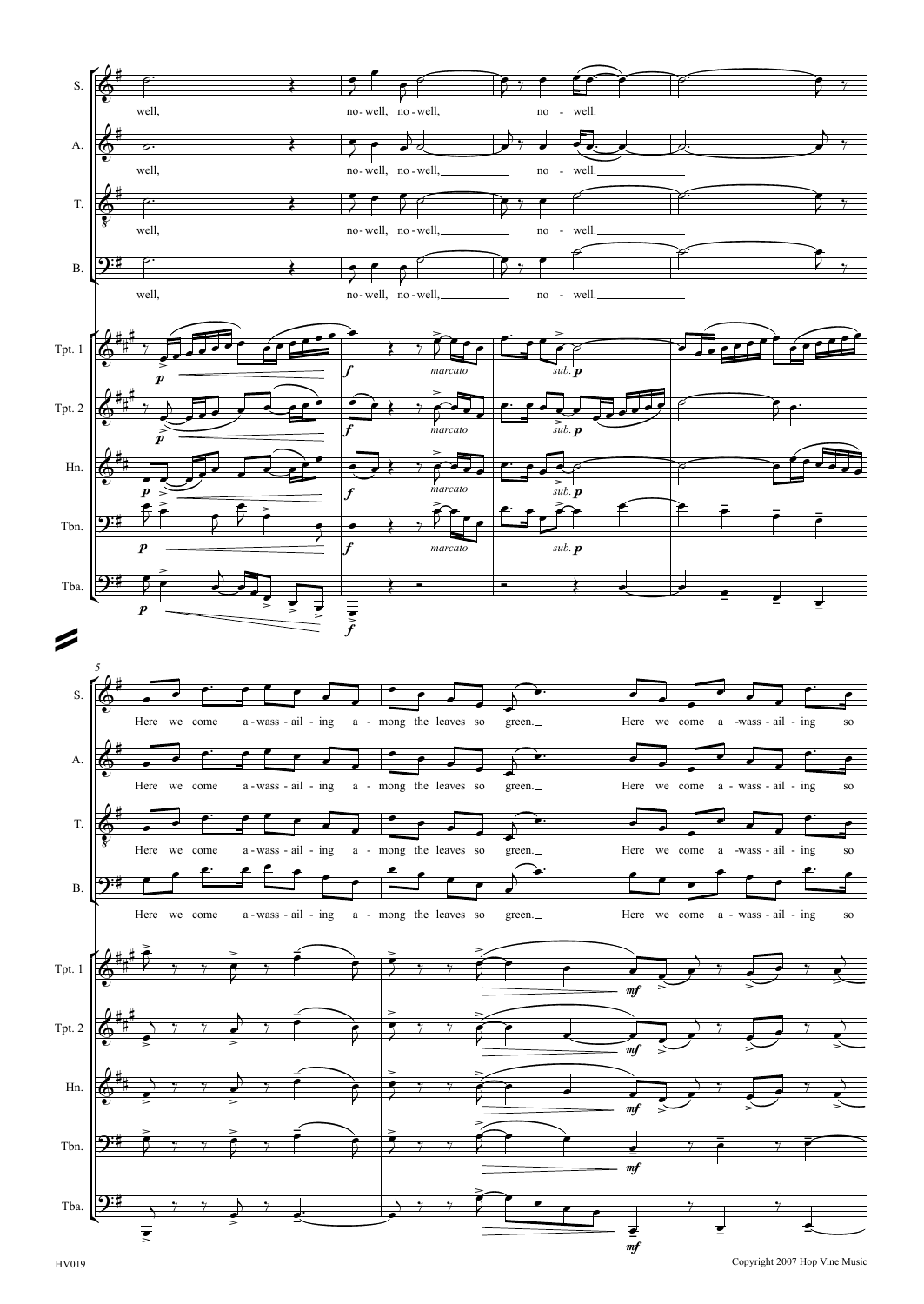

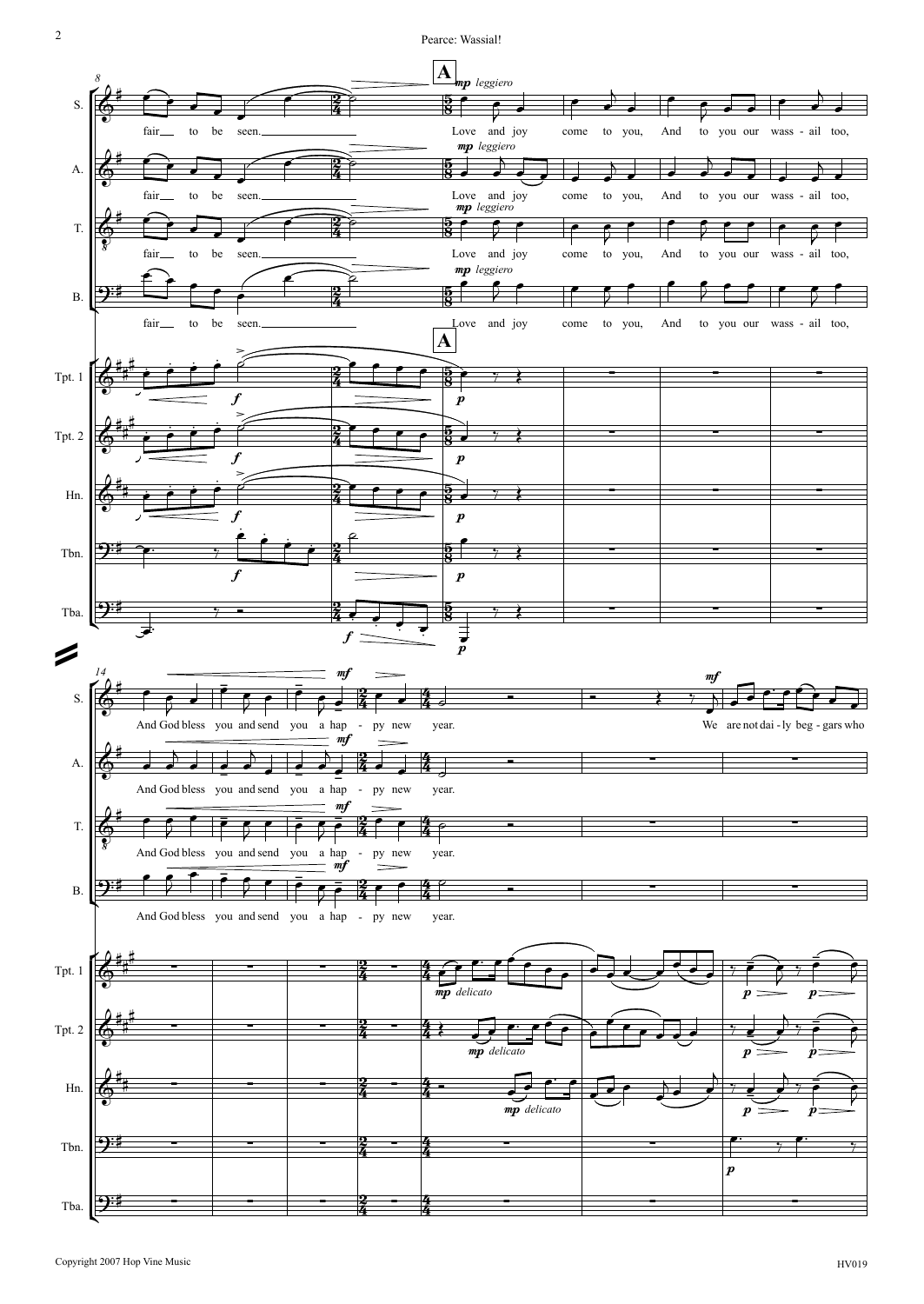Pearce: Wassial! Wassial!



HV019